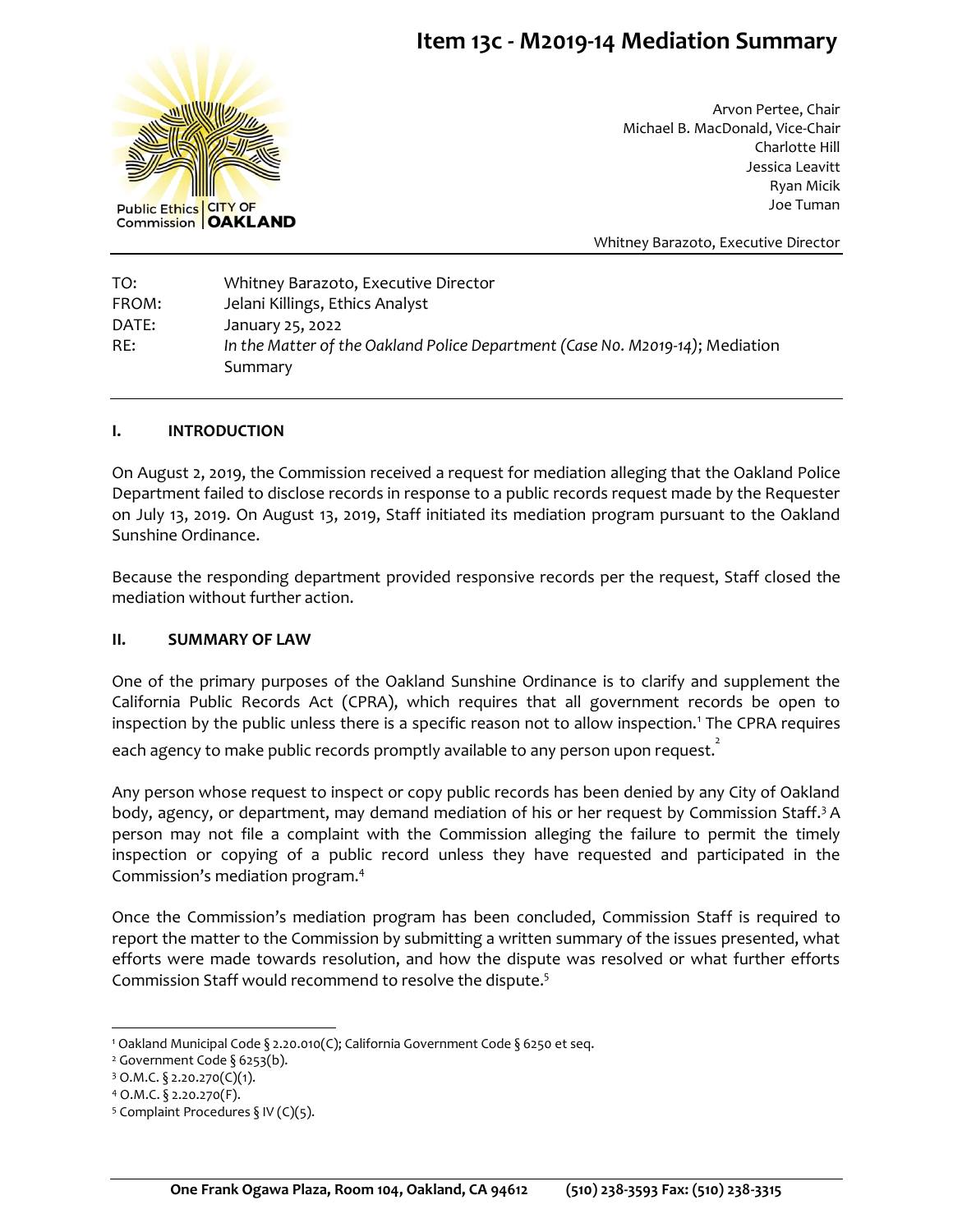# **Item 13c - M2019-14 Mediation Summary**

### **III. SUMMARY OF FACTS**

On July 13, 2019, the Police Department received, via email, the following public records request (No. 19-3541):

Please send me all records recorded from shotspotter for today, July 13, in Oakland

On August 14, 2019, the Police Department changed the due date for the public records request with no detailed explanation. Subsequently, the Police Department changed the due date nearly every month for approximately 20 months.

On April 30, 2021, the Police Department changed the due date a final time stating:

A follow up email has been sent to the Shotspotter Unit. You will be updated once a response is received. We apologize for the delay and thank you for your continued patience.

On May 3, 2021, the Police Department closed the public records request stating:

After a diligent search and reasonable inquiry, OPD does not possess any documents that are responsive to this request.

On August 18, 2021, Staff followed up with the Requester regarding their public records request and informed them that their mediation request would be closed. The requester responded:

Why did it take more than a year and a half to determine there were no records?

They repeatedly told me that they needed more time to respond then came back after all that time and said ShotSpotter only retains the records for a specific limited duration. That is something they should have known right away. It seems like they just ran out the clock until they could say the documents were no longer available.

On September 23, 2021, Staff inquired further with OPD's Public Records Liaison, Alisha Banda, who suggested contacting Trevelyon Jones of OPD's ShotSpotter Unit to provide further information for the delay in responding to the records request as well as ShotSpotter's records retention policy.

On October 5, 2021, Staff received an email from OPD stating:

Good Afternoon Sir.

Regarding PRR 19-3541 we may have found a responsive result.

Please call me regarding this PRR.

On October 15, OPD released a document of Shotspotter records via NextRequest. The Requester responded to the released document stating: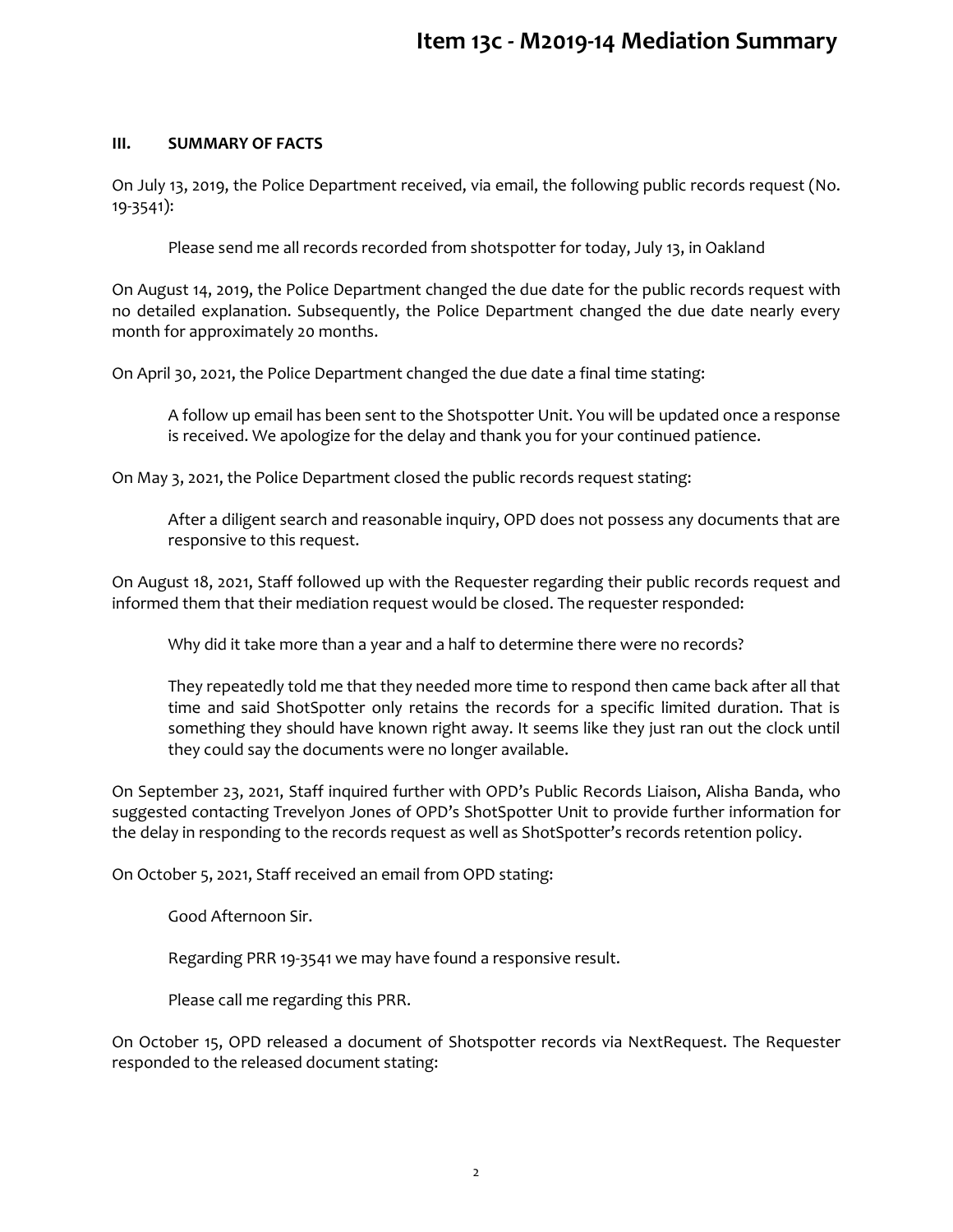Hi. This doesn't show me anything about locations. What was redacted? It doesn't show a reason.

On October 18, 2021, OPD uploaded a revised document of the same ShotSpotter data that also included a reason for the redacted information stating:

## Good Morning.

I will upload your document shortly. Some records are not being released, or have been redacted pursuant to Gov. Code Sec, 6255(a) as the public interest in nondisclosure clearly outweighs the public interest in disclosure; City of San Jose vs Superior Court (1999) 74 Cal.App.4th 1008.

On October 26, 2021, Staff followed up the Requester to see if their request had been satisfied and to inform them that the mediation case would be closed. Staff also informed the requester that further investigation into the reason for the delay would continue. The Requester replied:

Thanks for checking in. The extreme delay is troubling but I'm also perplexed at why they redacted the information that was released. As far as I can tell, the redacted information was the location of the report. How can that possibly be justified because "public interest in nondisclosure clearly outweighs the public interest in disclosure"?

Someone should have to explain how not disclosing the location of gunshots is in the public interest.

On October 29, 2021, after receiving no response to initial email, Staff reached back out to Trevelyon Jones with the following email:

Hi Trevelyon,

Our office is trying to close out the mediation case for PR[R 19-3541](https://oaklandca.nextrequest.com/requests/19-3541) and need to speak with you or someone in the department that coordinates with ShotSpotter. There are still some questions that we need answered including:

- When was the Request sent to ShotSpotter?
- What was the reason for the extreme delay?
- What is ShotSpotter's record retention policy, or if none, what are OPD's requirements for retention of records by ShotSpotter? Please provide us with a copy of any relevant policies or agreements between ShotSpotter and OPD.
- What departmental policies are in place to ensure that ShotSpotter public records requests are responded to within the required timeframe?

Would you be able to provide answers to these questions? If not, can you direct us to someone in the department who can?

On October 29, 2021, Trevelyon Jones responded stating:

Please contact Vijay Norfleet regarding this.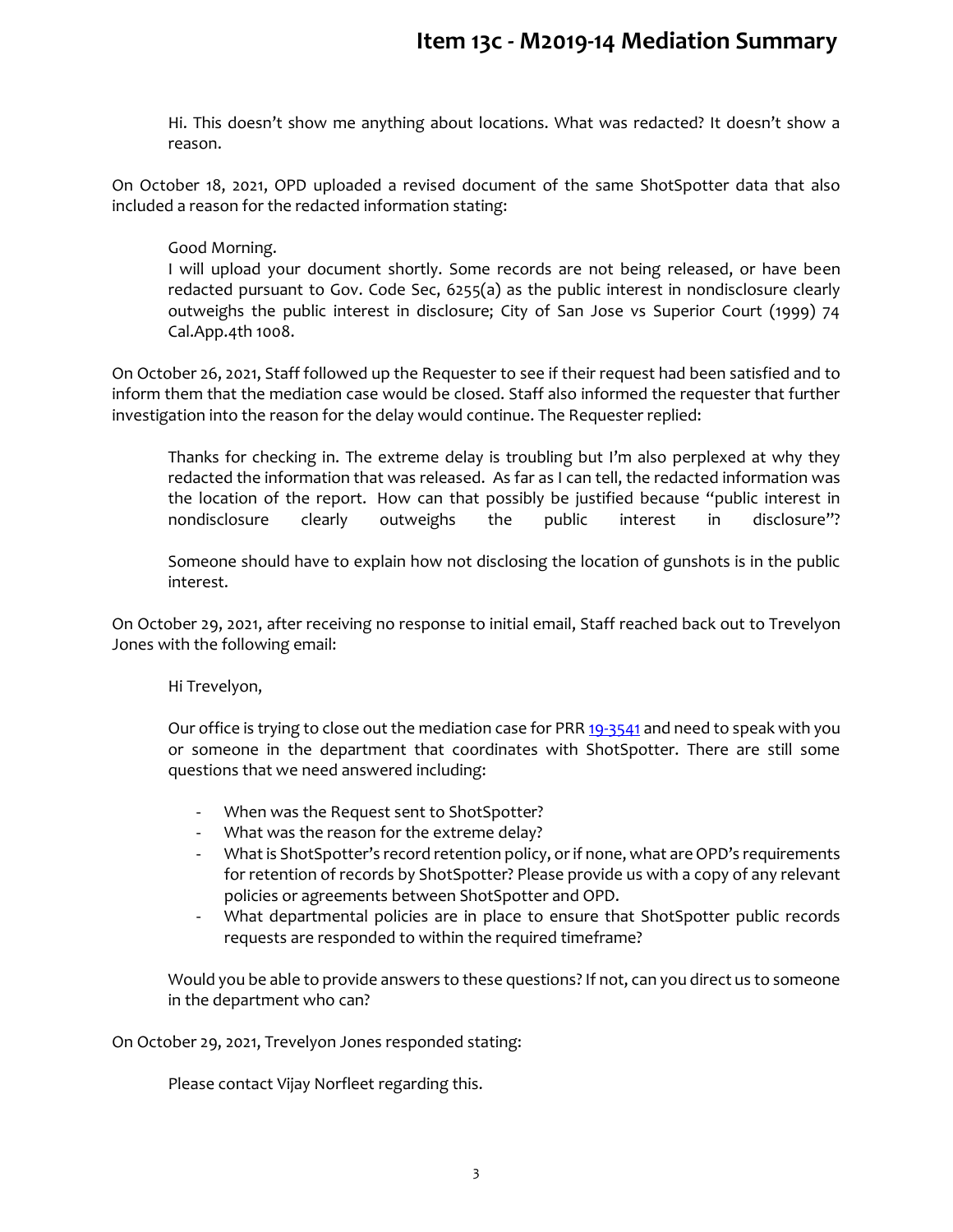On November 19, 2021, OPD Records Division Manager, Vijay Norfleet, provided the following response to Staff's inquiry:

Good morning-

- When was the Request sent to ShotSpotter?
	- o T**he request was sent for responsive data on 7/19/2019**
- What was the reason for the extreme delay?
	- o **Conflicting opinions as to the releasability of requested information**
	- o **Eventually with the overwhelming volume of request this didn't get resolved in a timely manner**
- What is ShotSpotter's record retention policy, or if none, what are OPD's requirements for retention of records by ShotSpotter? Please provide us with a copy of any relevant policies or agreements between ShotSpotter and OPD.
	- o **This is still pending. I'll forward as soon as the information is received.**
- What departmental policies are in place to ensure that ShotSpotter public records requests are responded to within the required timeframe?
	- o **The department is working with the City Attorney's Office to streamline the process for complying with all Public Records Request.**
	- o **In April 2021 we had 4668 pending Public Records Request. Currently we 985 pending.**
	- o **It has been determined that the data in this request is public information therefore subsequent request for the same type of data should not be delayed.**

On November 19, 2021, Staff also spoke with Vijay Norfleet via phone. During this conversation, she explained that when the request initially came, the Ceasefire Unit (OPD unit that oversees ShotSpotter) did not believe that the info was releasable. There was a lot of back and forth with the department and the City Attorney's office about the requested record. Vijay informed Staff that the request just fell through the cracks during that time.

When the request resurfaced, it was determined that it was releasable. They were then informed by ShotSpotter that they only keep data for two years. Subsequently, Vijay had the Records Division team do a search to see if the data had been released in another request. When the specific date was found in another data batch request  $(PRR 20-4506)$ , it was released to the Requester. She was not sure why ShotSpotter data was released in another request and not PRR 19-3541. She expressed that it was likely due to the switch in commanding officers during the time of the two requests.

She informed Staff that it is now clear to the department that ShotSpotter data must be released.

On December 8, 2021, Staff followed up with Vijay Norfleet via phone with additional questions about measures that are being taken by the department to ensure that delays in releasing records doesn't occur in the future. During the conversation Staff was informed that there are currently two public records lawsuits against the department that are being settled. The Plaintiff won in both lawsuits which now require that the department adopt policies to streamline their process for responding to public records requests.